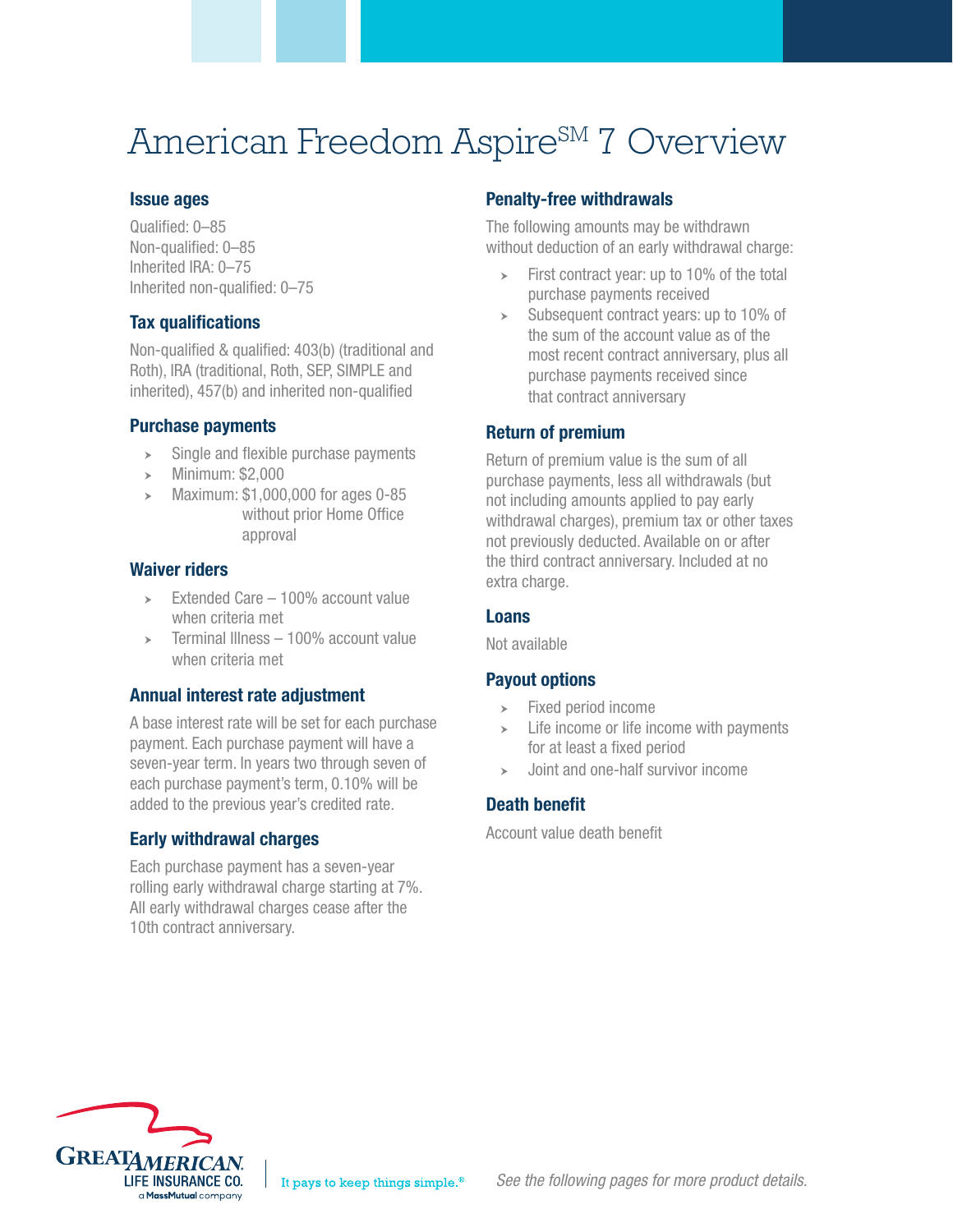| <b>Issue ages</b>                         | 0-85 (qualified); 0-85 (non-qualified); 0-75 (inherited IRA); 0-75 (inherited non-qualified)<br>Issue age is defined as owner's current age upon contract effective date. For joint owners, the<br>oldest age will be used as the issue age.                                                                                                                              |  |  |  |  |  |
|-------------------------------------------|---------------------------------------------------------------------------------------------------------------------------------------------------------------------------------------------------------------------------------------------------------------------------------------------------------------------------------------------------------------------------|--|--|--|--|--|
| <b>Purchase payments</b>                  | This product accepts single and flexible purchase payments for non-qualified, 403(b) (Traditional<br>and Roth), Traditional IRA, Roth IRA, SEP IRA, SIMPLE IRA, Inherited IRA, Inherited non-qualified and<br>457 plan funds.<br><b>Minimum: \$2,000</b><br><b>Maximum:</b> \$1,000,000 for ages 0-85 without prior Home Office approval                                  |  |  |  |  |  |
|                                           | Maximums apply to the total purchase payments made to all annuities from Great American Life<br>with the same owners or the same annuitants.                                                                                                                                                                                                                              |  |  |  |  |  |
| <b>Interest rates</b>                     | A base interest rate will be set for each purchase payment contributed. The base interest rate will<br>never be less than the guaranteed minimum interest rate. Current interest rates and guaranteed<br>interest rates may vary by state; please refer to the current interest rate chart.                                                                               |  |  |  |  |  |
| <b>Terms</b>                              | Each purchase payment has a seven-year term.                                                                                                                                                                                                                                                                                                                              |  |  |  |  |  |
| <b>Annual interest rate</b><br>adjustment | In years two through seven of each purchase payment's term, 0.10% will be added to the previous<br>year's credited rate. At the end of the seven-year term, the interest rate for all amounts attributable<br>to that purchase payment will be declared from time to time.                                                                                                |  |  |  |  |  |
| <b>Extended care waiver rider</b>         | To help ease the strain of certain unforeseen events, an extended care waiver is available for no<br>additional charge. If the owner is confined to a nursing home or other long-term care facility after<br>the completion of the first contract year for at least 90 consecutive days, early withdrawal charges<br>may be waived on withdrawals up to a full surrender. |  |  |  |  |  |
| <b>Terminal illness waiver rider</b>      | Provided that the diagnosis is rendered more than one year after the contract effective date, up to<br>100% of the account value can be withdrawn without deduction of an early withdrawal charge if<br>the owner or joint owner is diagnosed by a physician as having a terminal illness with a prognosis<br>of 12 months or less. This waiver may be used only once.    |  |  |  |  |  |
| <b>Account value</b>                      | The account value is equal to 100% of the purchase payments received, plus interest credited<br>daily, less any amounts withdrawn, including any applicable early withdrawal charges, less any<br>applicable premium taxes and other taxes required by your state.                                                                                                        |  |  |  |  |  |
| <b>Surrender value</b>                    | The surrender value is equal to the account value, less the early withdrawal charge that would<br>apply to a surrender.                                                                                                                                                                                                                                                   |  |  |  |  |  |
| <b>Return of premium guarantee</b>        | Return of premium value is the sum of all purchase payments, less all withdrawals (but not including<br>amounts applied to pay early withdrawal charges) and premium tax or other taxes not previously<br>deducted. Available on or after the third contract anniversary. Included at no additional charge.                                                               |  |  |  |  |  |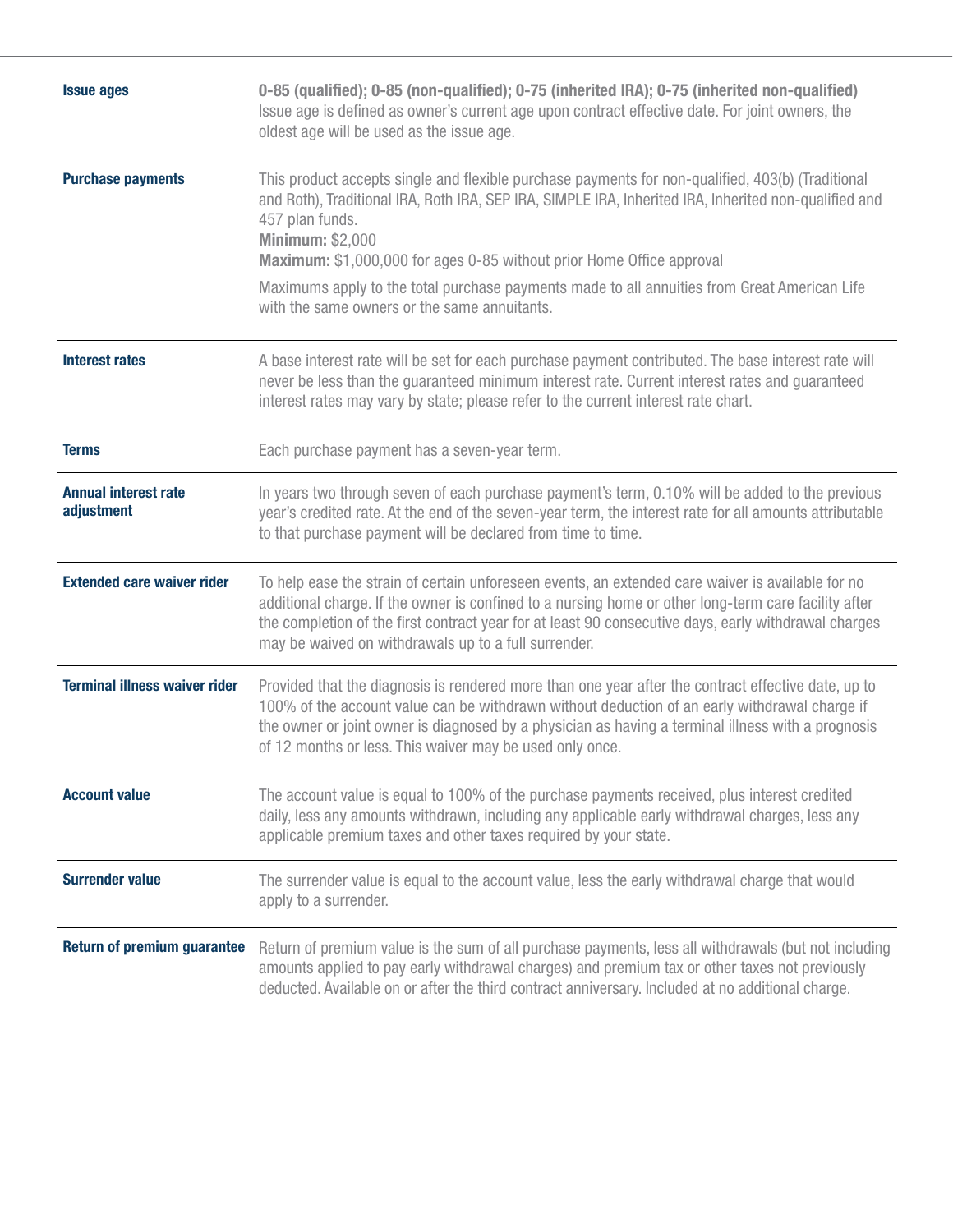| <b>Early withdrawal charge</b>   | Each purchase payment will have its own seven-year early withdrawal charge period. The early<br>withdrawal charge is based on the number of full years that have elapsed since the date on which<br>the purchase payment was applied. This charge applies to withdrawals and surrenders. The early<br>withdrawal charge for each purchase payment will be calculated according the schedule below. All<br>early withdrawal charges cease after the 10th contract anniversary. |          |    |                |      |    |    |    |       |  |
|----------------------------------|-------------------------------------------------------------------------------------------------------------------------------------------------------------------------------------------------------------------------------------------------------------------------------------------------------------------------------------------------------------------------------------------------------------------------------------------------------------------------------|----------|----|----------------|------|----|----|----|-------|--|
|                                  | <b>Purchase payment</b><br>duration (in years)                                                                                                                                                                                                                                                                                                                                                                                                                                | $\Omega$ | 1  | $\overline{2}$ | 3    | 4  | 5  | 6  | $7+$  |  |
|                                  | <b>Early withdrawal charge</b>                                                                                                                                                                                                                                                                                                                                                                                                                                                | 7%       | 7% | 7%             | 6%   | 5% | 4% | 3% | $0\%$ |  |
| <b>Free withdrawal allowance</b> | At any time before the first contract anniversary, up to 10% of the total purchase payments may<br>be withdrawn without deduction of an early withdrawal charge.                                                                                                                                                                                                                                                                                                              |          |    |                |      |    |    |    |       |  |
|                                  | At any time after the first contract anniversary, up to 10% of the sum of the account value as<br>of the most recent contract anniversary, plus all purchase payments received since that contract<br>anniversary may be withdrawn without deduction of an early withdrawal charge.                                                                                                                                                                                           |          |    |                |      |    |    |    |       |  |
|                                  | Cumulative withdrawals made in any year that exceed this 10% withdrawal allowance are subject<br>to early withdrawal charges. Unused portions of the free withdrawal allowance may not be carried<br>over from one contract year to the next.                                                                                                                                                                                                                                 |          |    |                |      |    |    |    |       |  |
| <b>Withdrawals</b>               | Withdrawals generally are allowed any time and are subject to IRS regulations.<br>Minimum withdrawal: \$500; Minimum account value following withdrawal: \$2,000. Any<br>withdrawals received prior to age 591/2 may be subject to restrictions and a 10% penalty tax.                                                                                                                                                                                                        |          |    |                |      |    |    |    |       |  |
| <b>Death benefit</b>             | The account value will be paid upon death of the owner. A spouse who is the sole surviving<br>beneficiary may elect to become the successor owner.                                                                                                                                                                                                                                                                                                                            |          |    |                |      |    |    |    |       |  |
| <b>Payout options</b>            | The following payout options are available: fixed period income, life income or life income with<br>payments for a least a fixed period, and joint and one-half survivor income. The account value will<br>be used to provide income benefit payments.                                                                                                                                                                                                                        |          |    |                |      |    |    |    |       |  |
| <b>State variations</b>          | Ohio: The early withdrawal charge for each purchase payment will be calculated according the<br>schedule below. All early withdrawal charges cease after the 10th contract anniversary.                                                                                                                                                                                                                                                                                       |          |    |                |      |    |    |    |       |  |
|                                  | <b>Purchase payment</b><br>duration (in years)                                                                                                                                                                                                                                                                                                                                                                                                                                | $\theta$ | 1. | $\overline{2}$ | 3    | 4  | 5  | 6  | $7+$  |  |
|                                  | <b>Early withdrawal charge</b>                                                                                                                                                                                                                                                                                                                                                                                                                                                | 7%       | 7% | 6%             | 5.5% | 5% | 4% | 3% | $0\%$ |  |